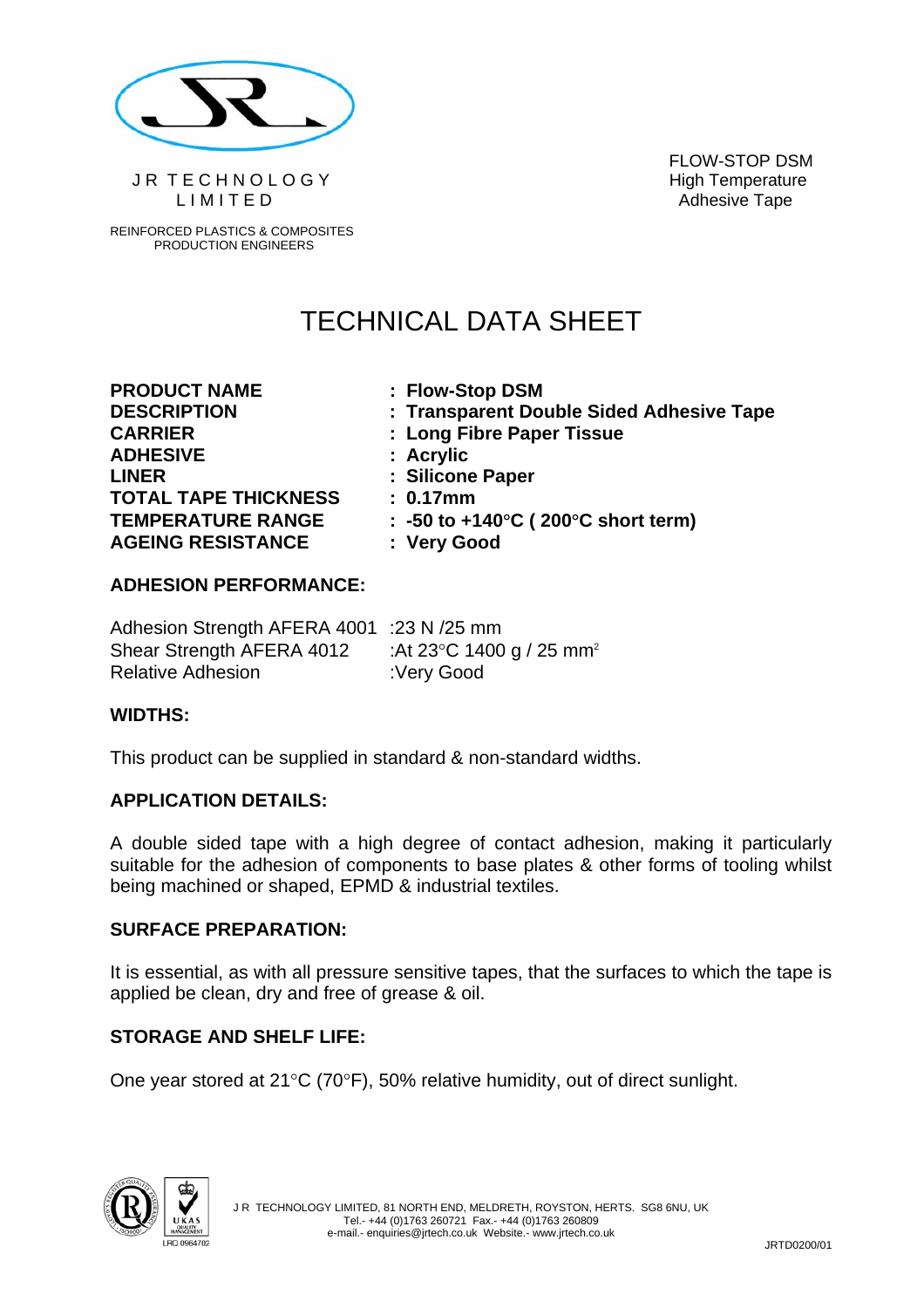

JR TECHNOLOGY High Temperature LIMITED **Adhesive Tapes** 

FLOW-STOP

REINFORCED PLASTICS & COMPOSITES PRODUCTION ENGINEERS

SINGLE SIDED TAPE – There are four grades covering a temperature range between 125-300°C; given the following classifications:-

- (1). FLOW-STOP LT A polyester base with a non-silicone adhesive capable of with standing temperatures of 125-140°C for prolonged periods & up to 160°C for shorter times.
- (2). FLOW-STOP L A polyester base with a non-transferring silicone adhesive capable of withstanding temperatures of 140°C for prolonged periods & up to 200°C for shorter times.
- (3). FLOW-STOP M A polyester base with a non-transferring silicone adhesive capable of withstanding temperatures of 200°C & above for prolonged periods.
- (4). FLOW-STOP H A polyimide base with a non-transferring silicone adhesive capable of withstanding temperatures of 300°C.

A pure PTFE based product can also be supplied for temperatures up to 260°C.

DOUBLE SIDED TAPE – There are two types covering a temperature range of between 60-150°C; given the following classifications:-

- (1). DOUBLE SIDE FLOW-STOP L A PP base with a clear synthetic rubber adhesive capable of withstanding temperatures up to 80°C.
- (2). DOUBLE SIDED FLOW-STOP M A tissue base with a non-silicone adhesive capable of withstanding temperatures up to 200°C.

All of these offer medium to high tack performance & can be used for a variety of operations, such as:- reducing flash on components during moulding, holding items & tooling in place when using pre-impregnated moulding materials & the adhesion of components to base plates & other forms of tooling whilst being machined or shaped. Available in a variety of widths although nominally 12 to 1000 mm wide x 66 lm rolls.

NOTE.- This information is given in good faith, but the supplier cannot be responsible for the performance of the products because of the specialist nature of the various applications & conditions to which the materials can be exposed.